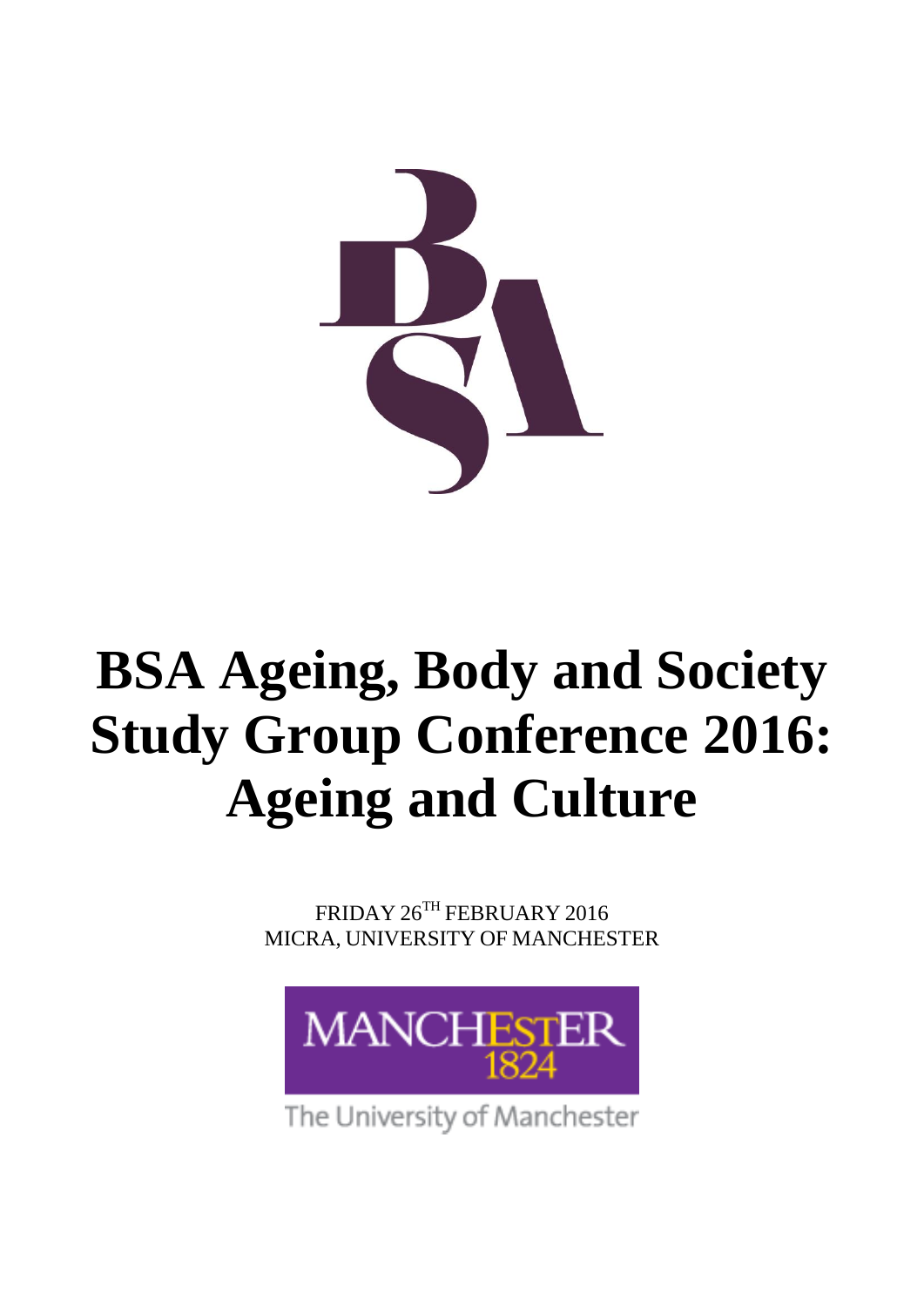# **Map**

### **JEAN MCFARLANE BUILDING, MANCHESTER UNIVERSITY OXFORD ROAD M13 9PL**





The University of Manchester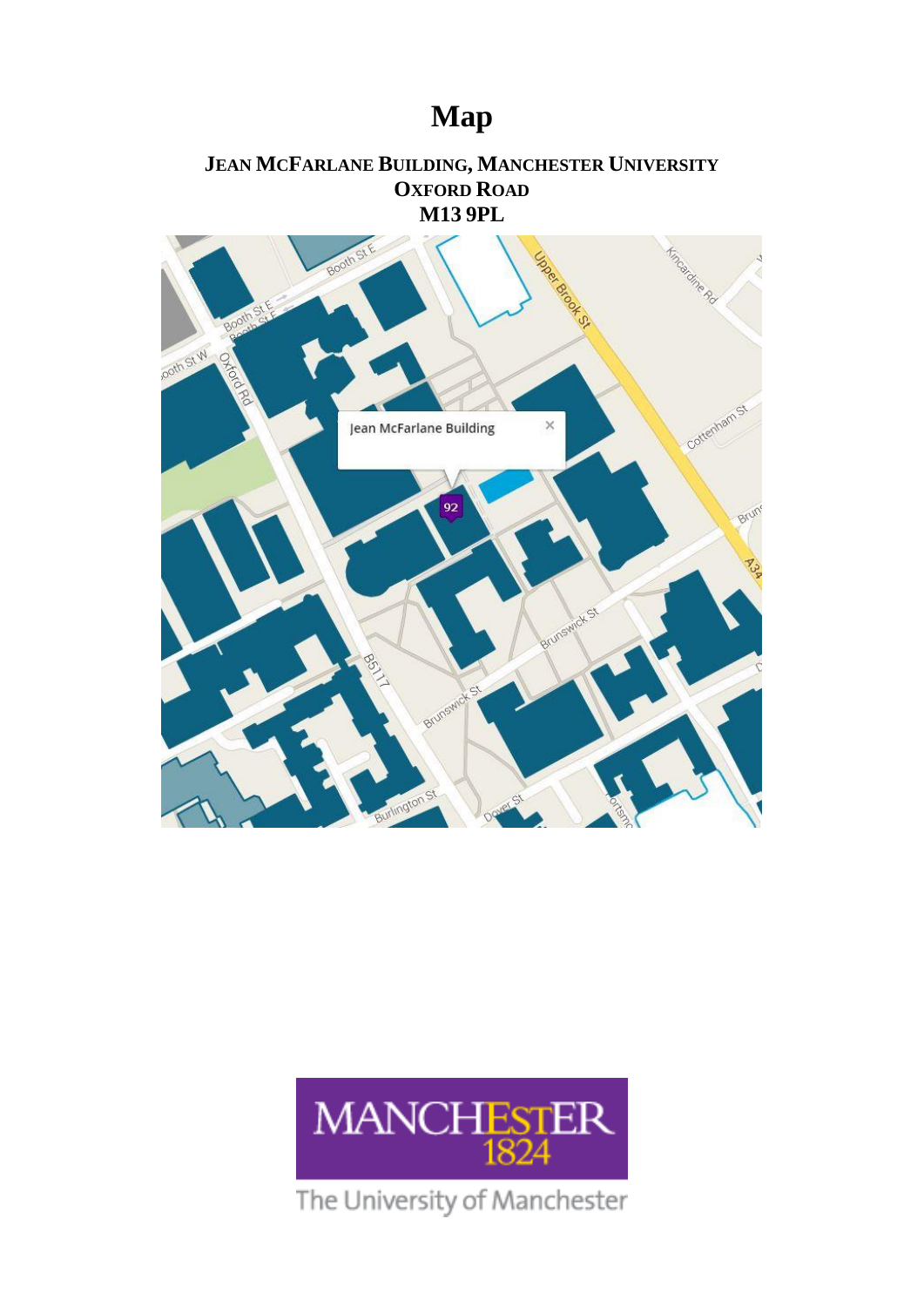# **AGEING AND CULTURE**

# BSA Ageing, Body and Society Study Group Conference 2016<br>Jean McFarlane Building, Manchester University<br>Friday 26<sup>th</sup> February 2016

### **Contents**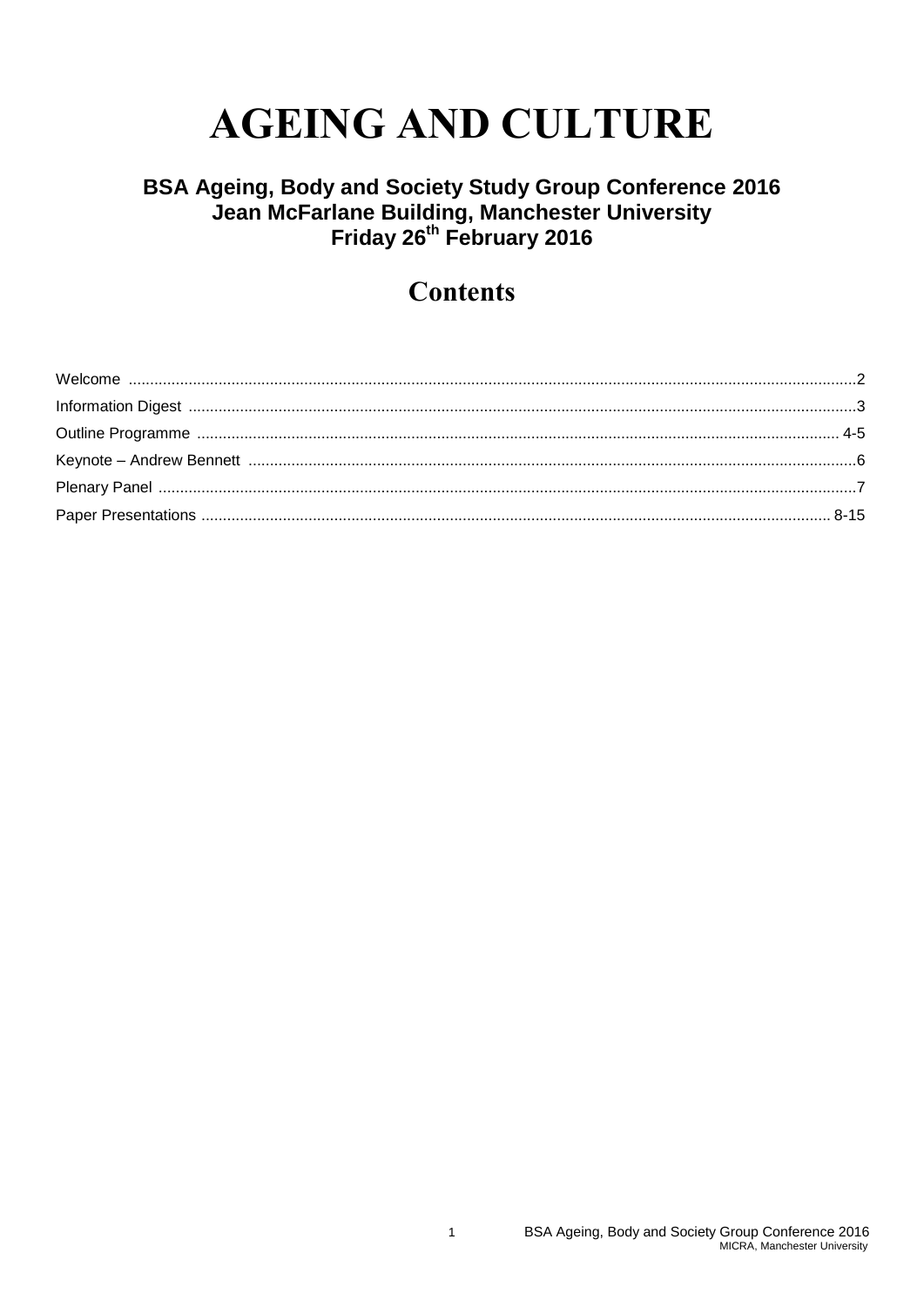# **Welcome**

Welcome to the **7 th BSA** *Ageing, Body and Society* **Study Group Annual Conference:** *Ageing and Culture* that we present in collaboration with MICRA (Manchester Institute for Collaborative Research on Ageing). We are especially delighted to welcome our Keynote Speaker, Professor Andy Bennett from Griffith University, Brisbane, Australia, who will speak on *Music Scenes and Ageing Bodies;* and the participants of our Plenary Panel on *Cultural Gerontology:* Professor Julia Twigg (University of Kent), Professor David Amigoni (Keele University) and Professor Chris Phillipson (University of Manchester). We welcome all delegates to the conference, particularly those travelling from overseas.

The focus of this conference is *Ageing and Culture* and builds on significant and vibrant writings on Cultural Gerontology that have emerged in the last decade. Reflecting the wider Cultural Turn, cultural gerontology has expanded the field of gerontology beyond all recognition. No longer confined to frailty, or by the dominance of medical and social welfare perspectives, gerontology now addresses the nature and experience of later years in the widest sense. Drawing on diverse areas of study that encompass the arts and humanities – novels, painting, music – that extend into new areas of life – clothing, hair, travel, consumption, gardening – and that draw on new methodologies – visual, narrative, material – these developments have located the study of later years within a larger and richer context. This one day conference brings together academics and researchers whose work focuses on ageing and culture and we present a diverse inter/national programme that includes one keynote address, one plenary panel on *cultural gerontology*, 16 oral presentations and a drinks reception.

We have especially welcomed our collaboration with MICRA, which has resulted in this excellent opportunity to present our research and ideas at the University of Manchester, and to work with colleagues at MICRA, a centre for ageing that is internationally recognised for its cutting edge and multidisciplinary research. In particular, we thank Professor Chris Phillipson, Director, and Jill Stevenson, Project Administrator, for making this a successful and engaging collaboration.

We would also like to thank **Rachel Chismon,** Events Officer at BSA, for her excellent and patient administration and organisation of the conference. The BSA office is committed to supporting study groups, and we always enjoy the opportunity to collaborate and work with our BSA colleagues.

There will be refreshments available in the Foyer at break times throughout the conference, and a drinks reception at the end. We welcome any comments you may have on the format or organisation of this or future conferences. Please let us know your views either by speaking to one of the conference organisers, or via email after the conference.

We would like to thank everyone who is presenting their work, chairing a session or contributing to the organisation and success of the conference. We hope that you enjoy the day.

Wendy Martin and Julia Twigg BSA *Ageing, Body and Society* Study Group Convenors

### ACKNOWLEDGEMENTS

**We are very grateful for the considerable support of MICRA** (Manchester Institute for Collaborative Research on Ageing) **in hosting this conference.**

We welcome feedback from delegates about the conference facilities on the conference evaluation form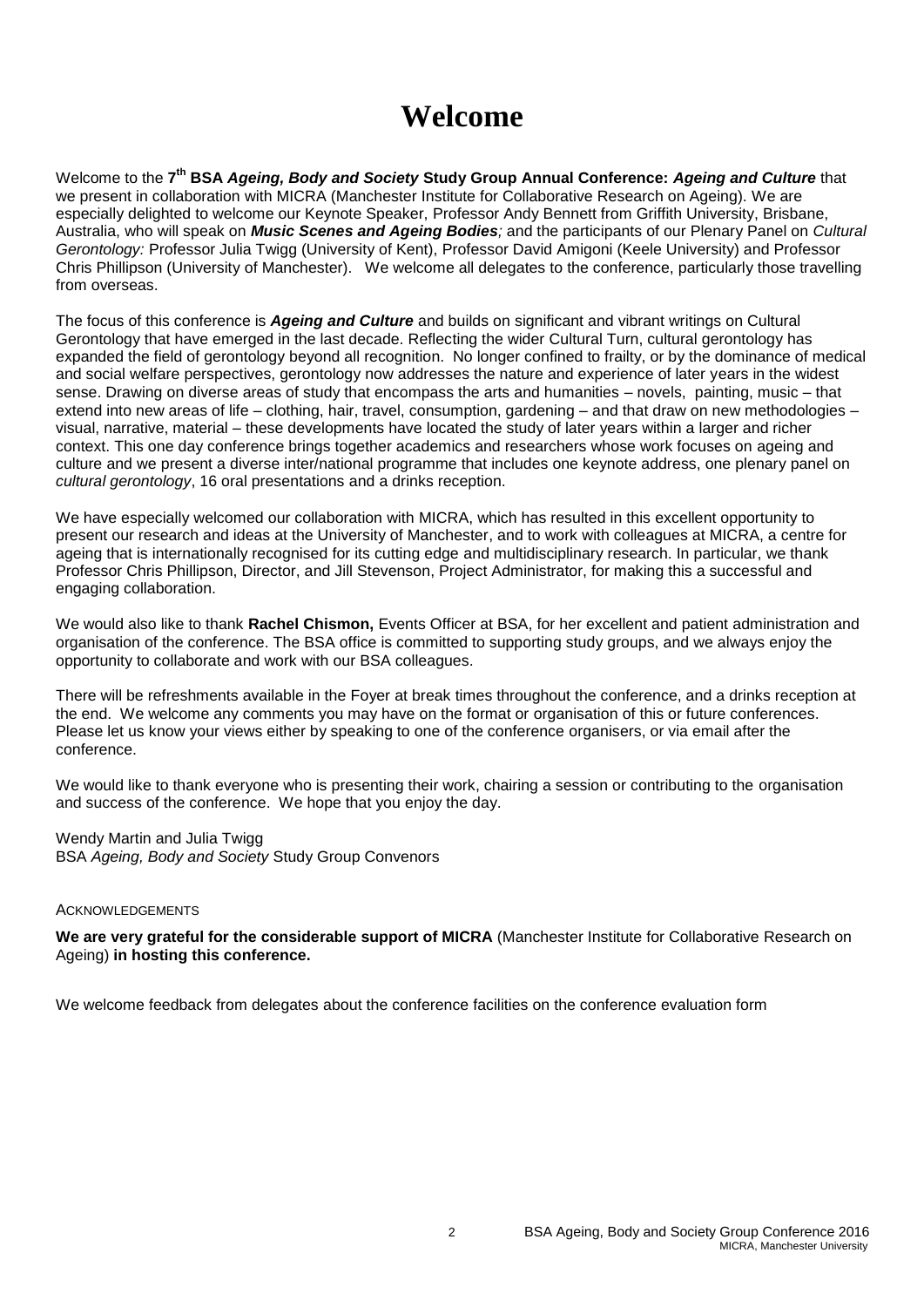# **Information Digest**

### **REGISTRATION**

The conference office will be open in the foyer of the conference centre from 09:30 on Friday. Please note that delegates should wear their conference badges at all times, otherwise they may be refused access to conference sessions and service of refreshments and meals.

### **MESSAGES**

During the conference please direct all telephone messages to the British Sociological Association office on +44 (0)191 370 6639 or the BSA Events Team Mobile Phone on +44 (0)7825 157 068. Please make reference to the BSA Ageing, Body and Society Study Group Conference, as the office staff will need to know how to direct your call.

### PROGRAMME CHANGES

There will be a conference notice board for programme changes, general messages and announcements. It will be situated in the foyer.

### PLENARY SESSION

A Plenary Panel on 'Cultural Gerontology: Key Themes, Future Directions' chaired by Dr Wendy Martin will take place in the foyer at 14:10 with Professor Julia Twigg (University of Kent), Professor David Amigoni (Keele University), and Chris Phillipson (University of Manchester).

### DRINKS RECEPTION

Delegates are invited to enjoy a glass of sparkling wine or a soft drink after the conference in the foyer.

### REFRESHMENTS AND LUNCH ARRANGEMENTS

Tea, coffee and biscuits will be available during the times advertised in the programme in the Foyer. Lunch will also be served in the Foyer area. Water will be available throughout the conference. Please do not hesitate to speak to a member of the organising committee if you have any special requirements which we have not met.

### **POWERPOINT**

All meeting rooms will be equipped with a screen, powerpoint and laptop. Presenters should bring with them a copy of their presentation file on a CD or USB memory stick. Presenters should access session rooms 15 minutes before their stream starts or during lunchtime.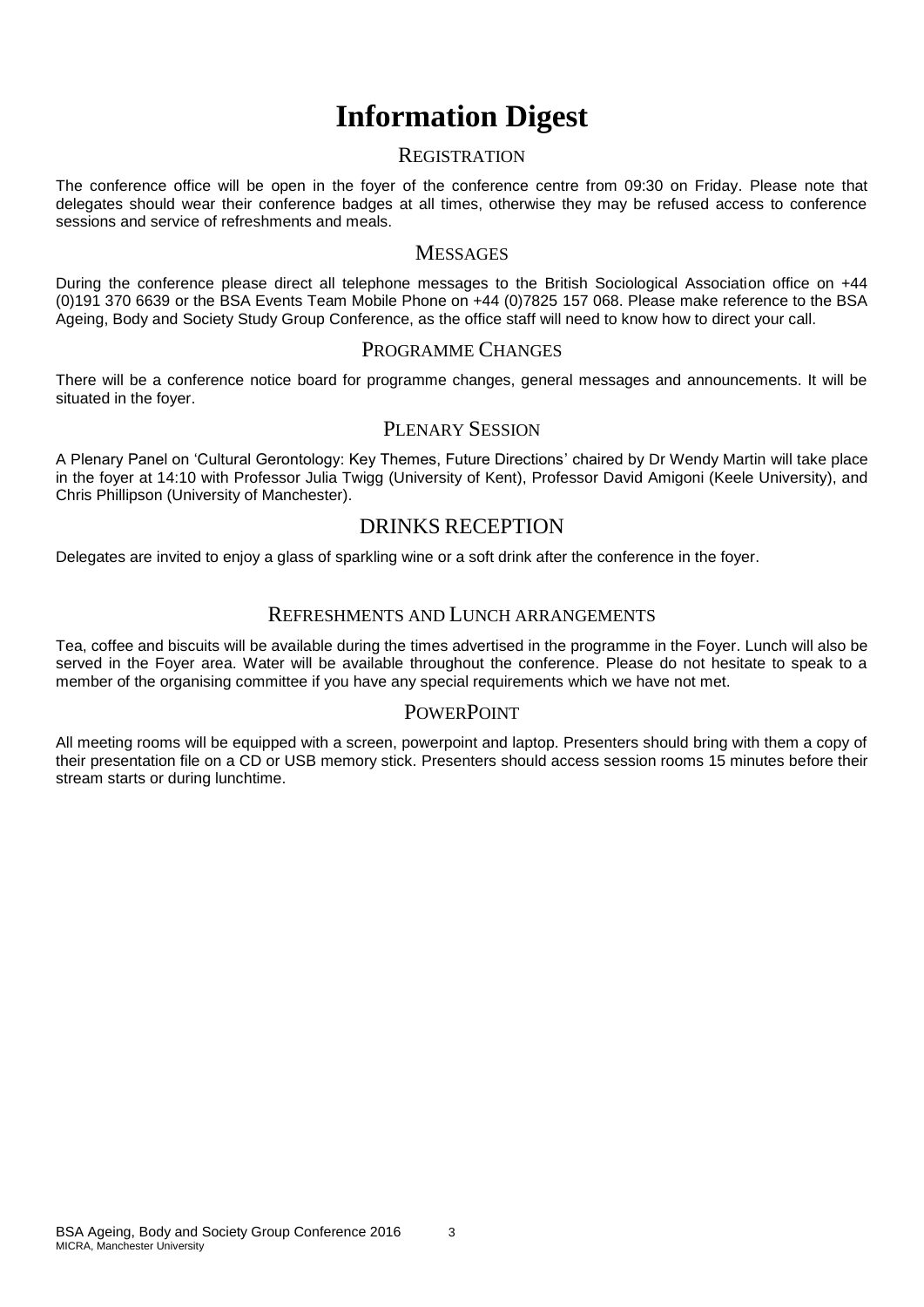## **Outline Programme**

### Friday 26<sup>th</sup> February 2015

**10.00 – 10:10 Conference Welcome** Professor Chris Phillipson, Director, MICRA Professor Julia Twigg, Co-convenor of the Ageing, Body and Society Study Group, University of Kent **10:10 - 11:10 Keynote Address: Professor Andy Bennett, Griffith University, Brisbane, Australia** *Music Scenes and Ageing Bodies* Chair: Julia Twigg **11:20 - 12:20 Paper Session 1 STREAM 1 – ROOM A** *Chair: Dr Jackie Reynolds* **STREAM 2 – ROOM B** *Chair: Dr Kate Hamblin* 11:20 – 11:40 **Robin Hadley Alexandra Hillman**

**09:30 – 10.00 Coffee and Registration** *(Foyer)*

| 111.ZU – 11.40  | <b>RODIN HAGIEV</b>                                                                   | lalexandra Hillman                         |
|-----------------|---------------------------------------------------------------------------------------|--------------------------------------------|
|                 | Fictive grandfatherhood: the experiences of Letting go of coherence: The challenge of |                                            |
|                 | older involuntarily childless men.                                                    | representing dementia                      |
| $11:40 - 12:00$ | <b>Siewpeng Lee</b>                                                                   | <b>Katsura Sako</b>                        |
|                 | Growing the "shahbazim": making the                                                   | Dementia in Children's Picture Books       |
|                 | Green House Project work in Britain                                                   |                                            |
| $12:00 - 12:20$ | Kori Novak                                                                            | <b>Sarah Campbell</b>                      |
|                 | The Case for Narrative Medicine in Prison                                             | The embodied narratives of men living with |
|                 | <b>Hospices</b>                                                                       | dementia in care settings.                 |

### **12:20 – 13:15 Lunch** *(Foyer)*

#### **13:20 - 14:00 Paper Session 2**

|                 | STREAM 1 – ROOM A                                                                                                                                 | <b>STREAM 2 – ROOM B</b>                                                                      |
|-----------------|---------------------------------------------------------------------------------------------------------------------------------------------------|-----------------------------------------------------------------------------------------------|
|                 | Chair: Dr Alexandra Hillman                                                                                                                       | Chair: Dr Sarah Falcus                                                                        |
| 13:20-13:40     | <b>Allison Inkster</b><br>Picking roses on the borders of the<br>impossible: Space, place, habitus and<br>growing older through adventure sports. | <b>Pat Mahon-Daly</b><br>Too old to give thoughts of older donors<br>about giving blood today |
| $13:40 - 14:00$ | Niamh Moore<br>Ageing, mobility and moving through life<br>with the Alexander Technique                                                           | Ramona Marinache<br>Daydreams and motorcycles                                                 |

### **14:10 – 15:10 Plenary Panel: Cultural Gerontology: Key Themes, Future Directions**

Professor Julia Twigg, University of Kent Professor David Amigoni, Keele University Professor Chris Phillipson, MICRA, University of Manchester Chair: Dr Wendy Martin

**15:10 – 15:30** Break *(Foyer)*

### *(Room B)*

*(Room B)*

*(Room B)*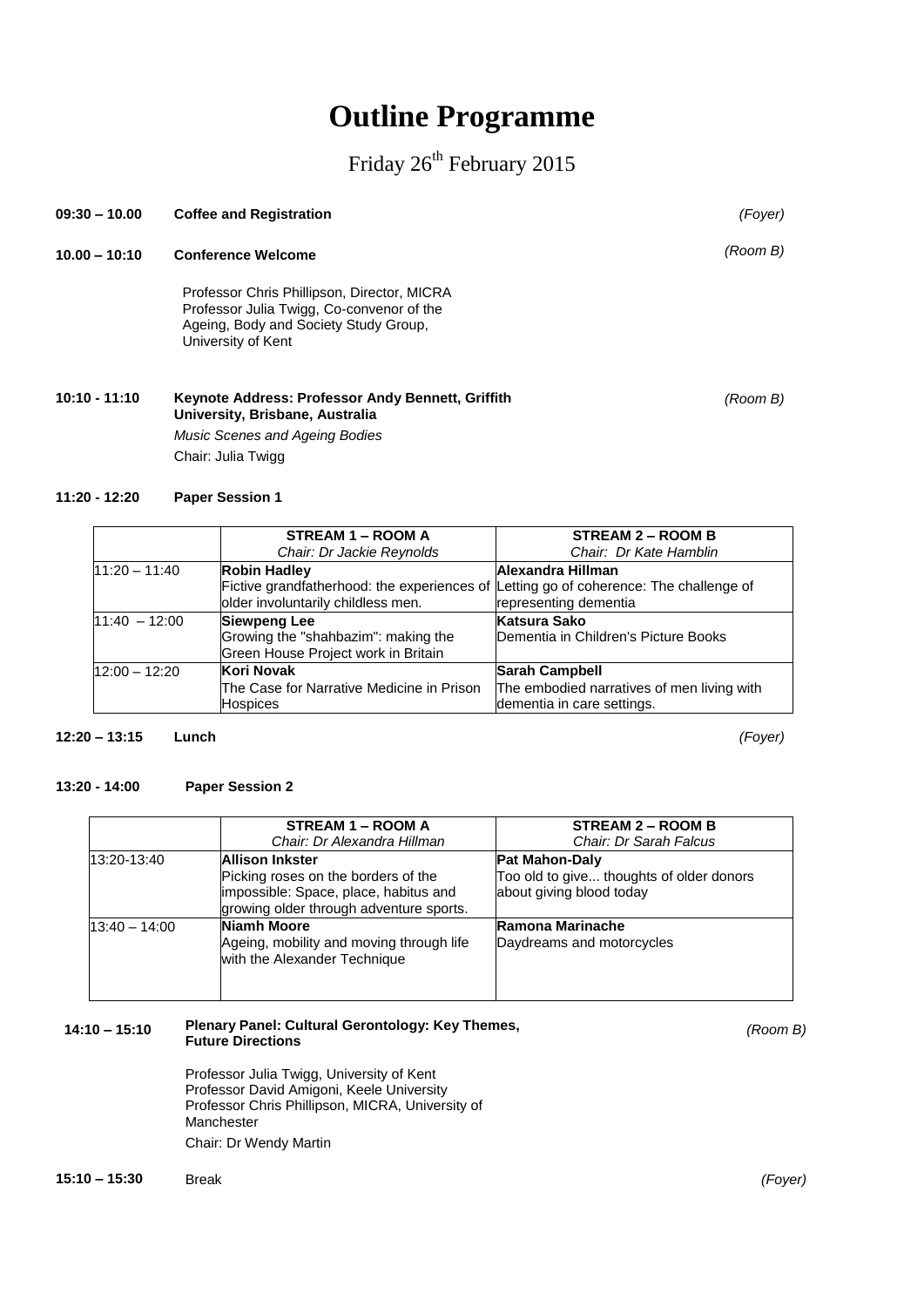### **15:30 – 16:30 Paper Session 3**

|               | STREAM 1 - ROOM A                                                                                                                                                                           | <b>STREAM 2 – ROOM B</b>                                                                               |
|---------------|---------------------------------------------------------------------------------------------------------------------------------------------------------------------------------------------|--------------------------------------------------------------------------------------------------------|
|               | Chair: Dr Robin Hadley                                                                                                                                                                      | Chair: Sarah Campbell                                                                                  |
| 15:30 - 15:50 | <b>Wendy Gallagher</b>                                                                                                                                                                      | Jason Danely                                                                                           |
|               | Coffee, Cake & Culture                                                                                                                                                                      | The doctor dancing in diapers: lessons from<br>Japan on the importance of foolish vitality             |
| 15:50 - 16:10 | <b>Kate Hamblin</b>                                                                                                                                                                         | Mia Shamea                                                                                             |
|               | The UK's Ageing Population: Challenges<br>and opportunities for museums and<br>qalleries                                                                                                    | <b>Family Transmissions - Intergenerational</b><br>Relationships, Bangladeshi Parents and<br>Daughters |
| 16:10 - 16:30 | <b>Nuala Morse</b><br>Exploring the impact of museum activities<br>on health and wellbeing outcomes for Older Damas in Netnews<br>Adults living with dementia: a mixed-<br>methods approach | Li Sheng<br>The Cultural Representations of Chinese Urban                                              |

**16:30 - 17:30 Drinks Reception** *(Foyer)*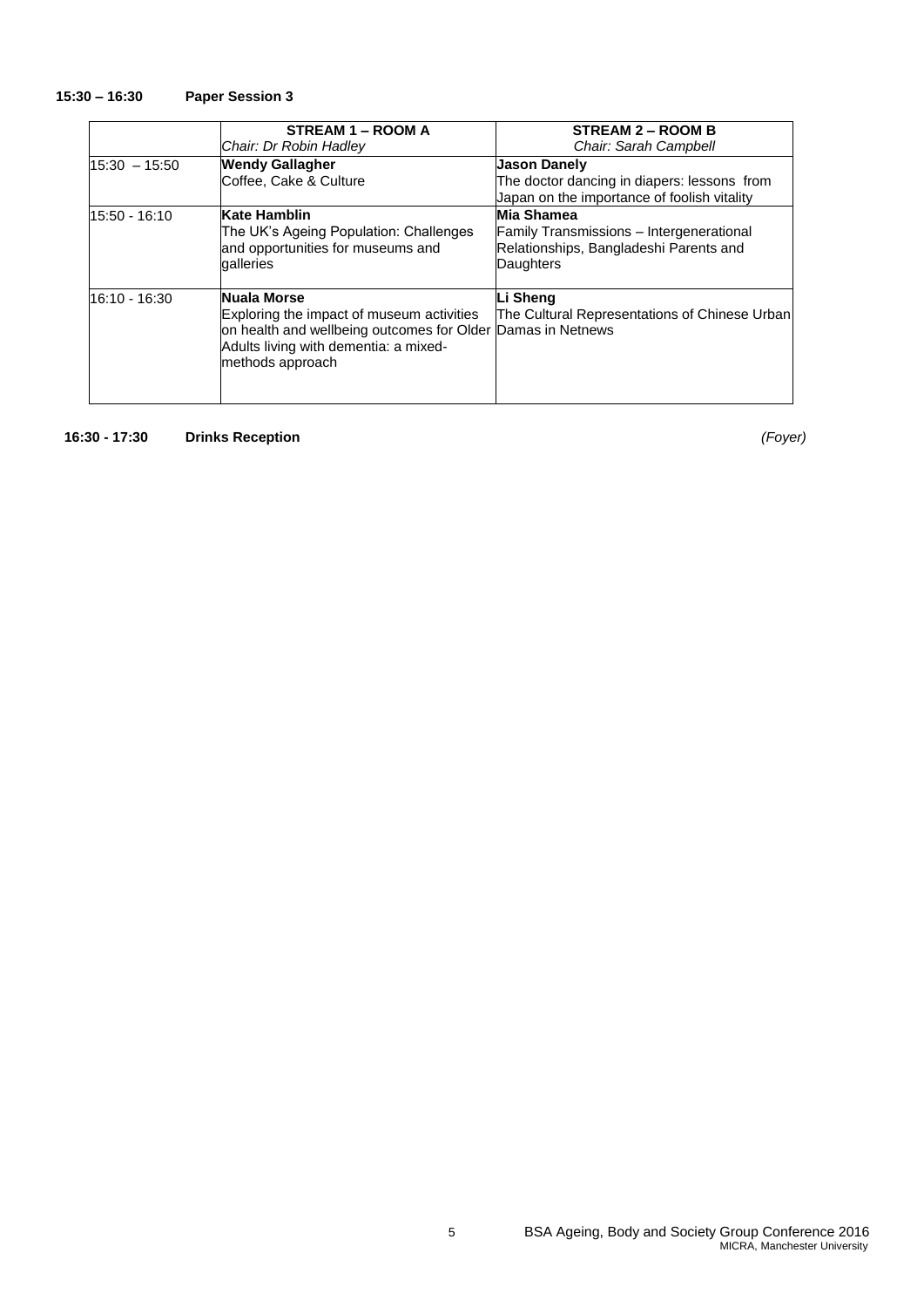# **KEYNOTE SPEAKER**

### **Professor Andy Bennett Griffiths University, Queensland Australia**  $10 \cdot 10 - 11 \cdot 10$

ROOM B



### **Music Scenes and Ageing Bodies**

Professor Andy Bennett (Griffith University, Brisbane, Australia)

During the last two decades there has been increasing interest in the phenomenon of the ageing popular music audience (Bennett and Hodkinson, 2012). Although the spectre of the ageing fan is by no means new, the notion of, for example, the ageing rocker or the ageing punk has attracted significant sociological attention, not least of all because of the what this says about the shifting socio-cultural significance of rock and punk and similar genres – which at the time of their emergence were inextricably tied to youth and vociferously marketed as 'youth musics'. As such, Initial interpretations of ageing music fans tended to paint a

somewhat negative picture, suggesting a sense in which such fans were cultural misfits (Ross, 1994; Weinstien, 2000). In more recent times, however work informed by cultural ageing perspectives has begun to consider how socalled 'youth cultural' identities may in fact provide the basis more stable and evolving identities over the life course (Taylor, 2012; Bennett, 2013; Hodkinson, 2015). Starting from this position, the purpose of this keynote is to critically examine how ageing members of particular music scenes, including rock, punk and dance, might be recast as a salient example of the more pluralistic fashion in which ageing is anticipated, managed and articulated in contemporary social settings. Drawing on empirical data collected in the UK and Australia over a four-year period, the keynote will consider how ageing members of particular scenes negotiate a place for themselves in through evolving a series of discourses that legitimately position them as ageing bodies in cultural spaces that also continue to be inhabited by significant numbers of people in their teens, twenties and thirties.

**Andy Bennett** is Professor of Cultural Sociology in the School of Humanities, Languages and Social Sciences at Griffith University in Australia. He has authored and edited numerous books including *Music, Style and Aging*, *Popular Music and Youth Culture*, *Cultures of Popular Music*, *Remembering Woodstock*, and *Music Scenes* (with Richard A. Peterson). He is a Faculty Fellow of the Center for Cultural Sociology at Yale University.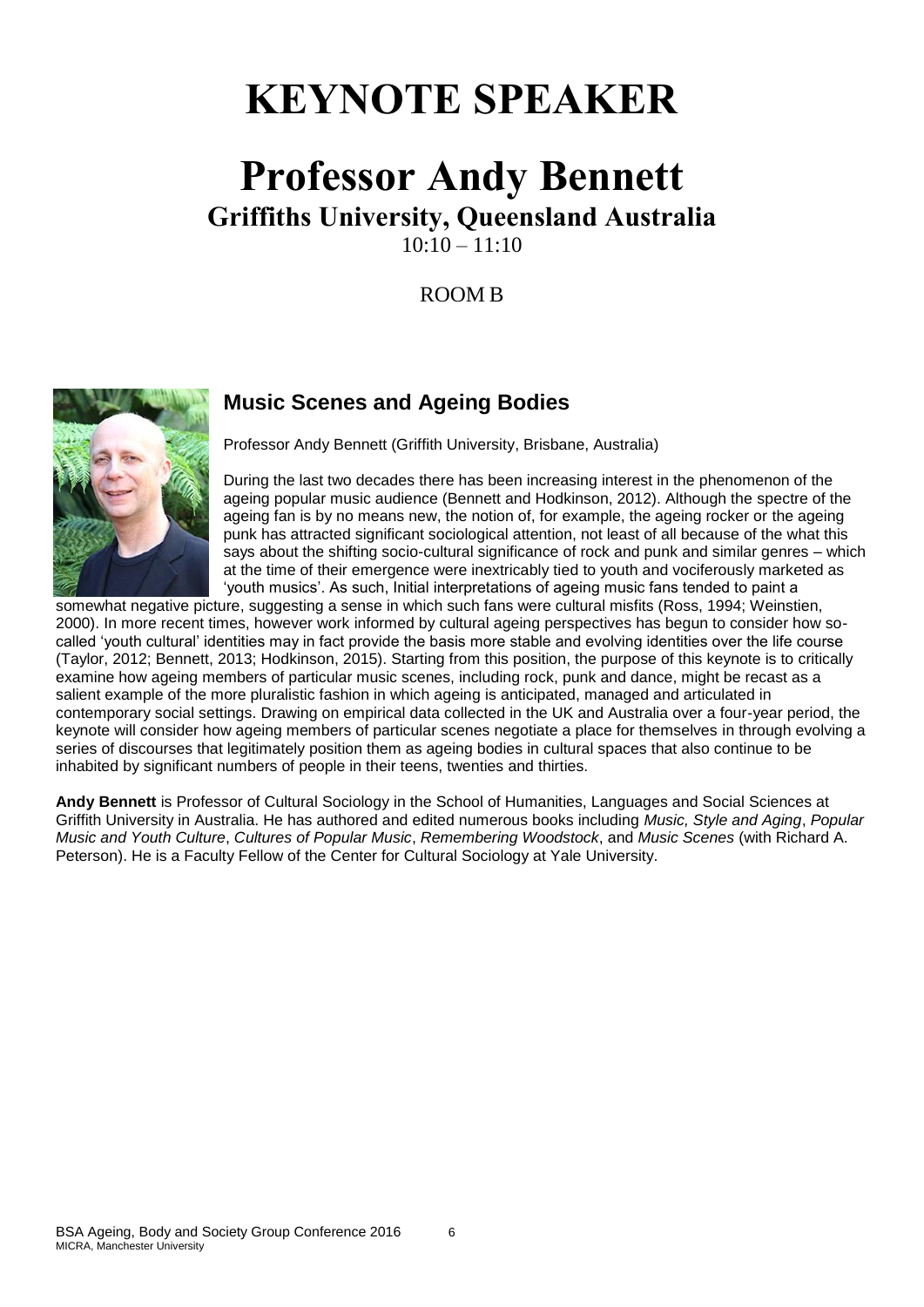# **PLENARY PANEL**

### **Plenary panel:**

Professor Julia Twigg, University of Kent Professor David Amigoni, Keele University Professor Chris Phillipson, MICRA, University of Manchester

Chair: Dr Wendy Martin

### **Cultural Gerontology:** *Key Themes, Future Directions*

Over the last decade, Cultural Gerontology has emerged as one of the most significant and vibrant parts of writing about age. Reflecting the wider Cultural Turn, it has expanded the field of gerontology beyond all recognition. No longer confined to frailty, or by the dominance of medical and social welfare perspectives, gerontology now addresses the nature and experience of later years in the widest sense. Drawing on diverse areas of study that encompass the arts and humanities – novels, painting, music – that extend into new areas of life – clothing, hair, travel, consumption, gardening – and that draw on new methodologies – visual, narrative, material – these developments have located the study of later years within a larger and richer context.

In this plenary panel we will explore some of the territory that has been opening up by Cultural Gerontology, showing how the cultural lens brings new perspectives in ageing into view, identify some of the key themes and future directions. The panel will celebrate the publication of the *Routledge Handbook of Cultural Gerontology* (2015) edited by Julia Twigg and Wendy Martin.



### **Julia Twigg, University of Kent**

Julia Twigg is Professor of Social Policy and Sociology at the University of Kent. She has written widely on age and embodiment, recently focusing on the role of dress in the cultural constitution of age. In 2013 she published *Fashion and Age: Dress the Body and Later Life* that looked at the role of dress in the lives and experiences of older women*.* With Christina Buse, she undertook a study of Dementia and Dress, exploring issues of personhood, embodiment and memory. She is currently working on masculinity, dress and age. She is actively engaged in debates around cultural gerontology, and is co-editor with Wendy Martin of the *Routledge Handbook of Cultural Gerontology,* published in 2015. Her website related to dress and age is www.clothingandage.org.



### **David Amigoni, Keele University**

David Amigoni is Professor of Victorian Literature at Keele University where he is also Pro Vice-Chancellor for Research and Enterprise. A literary scholar by training, he has worked with Professor Miriam Bernard since 2009 on the NDA-funded Ages and Stages Project, in partnership with the New Vic Theatre, North Staffordshire. He has developed interests in cultural gerontology which have informed his collaboration with Professor Gordon McMullan (King's College, London) on the AHRC-funded network, 'Late-Life Creativity'. Amigoni and McMullan have jointly contributed to the 'Routledge Handbook of Cultural Gerontology'.



#### **Chris Phillipson, MICRA, University of Manchester**

I joined Sociology at the University of Manchester in November 2012 and took up my role as Director of the Manchester Institute for Collaboration on Research into Ageing (MICRA) in January 2013. Before coming to Manchester I was Professor of Applied Social Studies and Social Gerontology at Keele University where I had founded the Centre for Social Gerontology. My research concerns social, political and economic issues associated with ageing populations. I have been especially interested in studying questions relating to family and community life in old age, problems of poverty and social exclusion, social theory and ageing, and the impact of globalization on later life. I have held grants in a number of ESRC and cross-research council programmes. My work on theory applied to ageing has focused on developing a critical gerontology which

explores and challenges some of the dominant social and cultural assumptions made about ageing and ageing societies. In my empirical and policy work I have become especially interested in the relationship between population ageing and urbanization, exploring questions about the impact of cities on older people.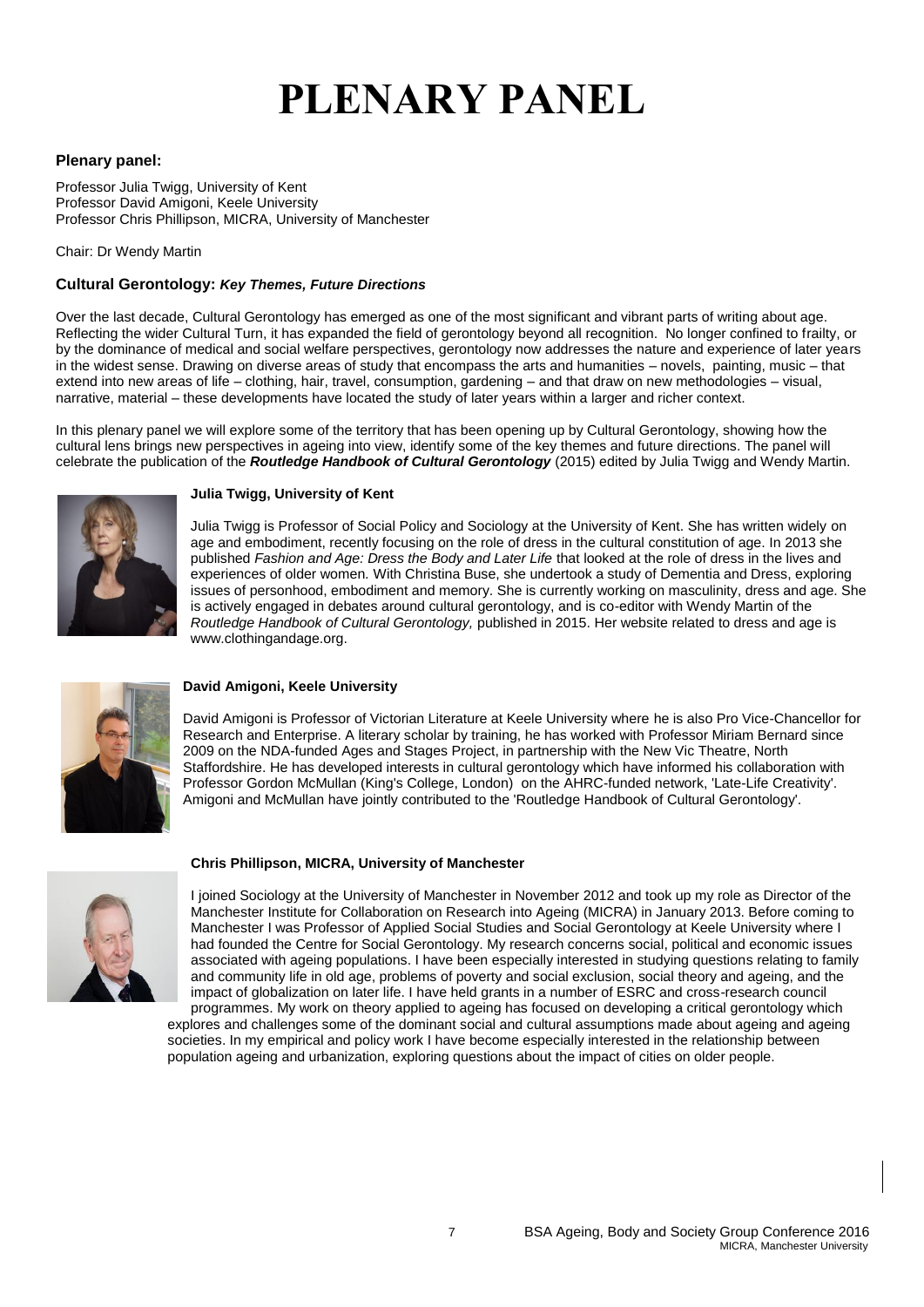# **PAPER PRESENTATIONS**

### **The Embodied Narratives Of Men Living With Dementia In Care Settings**

### *Campbell, S., Keady, J., Ward, R. (University of Manchester)*

This paper presents emergent ideas from an on-going doctoral study which is exploring everyday embodied life for men living with dementia. The paper discusses key challenges within dementia studies to find methods and ways of working that attend to the voices of those who may no longer use words or hold structured conversation. This study draws on data taken mostly from ethnographic field notes from within care homes and dementia hospital wards. Here I spent time sat alongside residents living with dementia in corridors, day rooms, and when permitted in bedrooms and bathrooms. The focus of the paper will be to explore the notion of 'embodied narrative analysis' using this data. Whilst in the main I used traditional participant observation methods to collect data in these spaces the analysis attempts to expand 'narrative analysis' to look at stories told through the diverse individual and collective bodies of participants. I am exploring how the atmospheres of these environments are felt through the entanglements of collective bodies in the material and sensory spaces of dementia care. Narrative analysis has been enhanced through close attention to affect and atmosphere to consider how collective bodies perform together the small stories of everyday life. This paper will discuss the importance of innovative approaches to research in order to explore the embodied, felt and intangible aspects of care settings that can have truly tangible and bodily consequences for the people who occupy these spaces and their relationships with those who care for and support them.

### **The Doctor Dancing In Diapers: Lessons From Japan On The Importance Of Foolish Vitality**

### *Danely, J. (Oxford Brookes University)*

Japanese welfare institutions adopt a paradigm of "successful ageing," wherein individuals are encouraged to manage their own ageing process through preventative mental, physical and social activity. Participation is taken seriously, and age-related decline is viewed as irresponsible and even immoral as the country struggles to support its super-aged population. This paper argues that humor can challenge this paradigm and imagine other ways of ageing that support what Sarah Lamb has called "meaningful decline." Using examples from fieldwork with older people in Japan, I illustrate what I call "foolish vitality," a sometimes wacky, often transgressive mode of humor that embraces the comic realities of ageing. Foolish vitality is neither self-depreciating nor does it seek to escape ageing in laughter. It did not shy away from the bodily vulnerability of frailty or intimate revelation. In this way, older Japanese adults were more likely to compare this humor to a spiritual awakening, and found it to be a powerful way to both enjoy the present and face death. This paper looks at how culture can both inhibit or support this kind of vitality in the context of current Japanese society.

### **Coffee, Cake & Culture**

### *Gallagher, W., Winn, A. (University of Manchester)*

Arts for health programmes and initiatives are being rolled out in museums and galleries in a number of countries, with networks and partnerships developing between museums and galleries and the health care sector. As Museums and galleries continue to strive to improve access to their collections and provide programmes that promote wellbeing through engagement, evidence is beginning to emerge of the benefits to people's health, wellbeing and quality of life with participation in cultural activities.

Coffee, Cake & Culture is devised and delivered by the Manchester Museum and Whitworth Art Gallery for people living with dementia and their carers. It is a monthly programme of activities for older adults living in care homes, supported housing communities and participants in community support groups. The programme provides a forum dialogue through museum's exhibitions and collections and gallery artworks.

People with dementia need cognitive stimulation, along with opportunities to interact meaningfully with their physical and social environments on a regular basis. Museum and gallery staff and artists, through a partnership with the Central Manchester University Hospitals NHS Foundation trust and the dementia and ageing research team at the University of Manchester, are working in collaboration with advanced nursing practitioner's to pilot activities in the Museum and Gallery and in acute hospital settings as well as in community venues.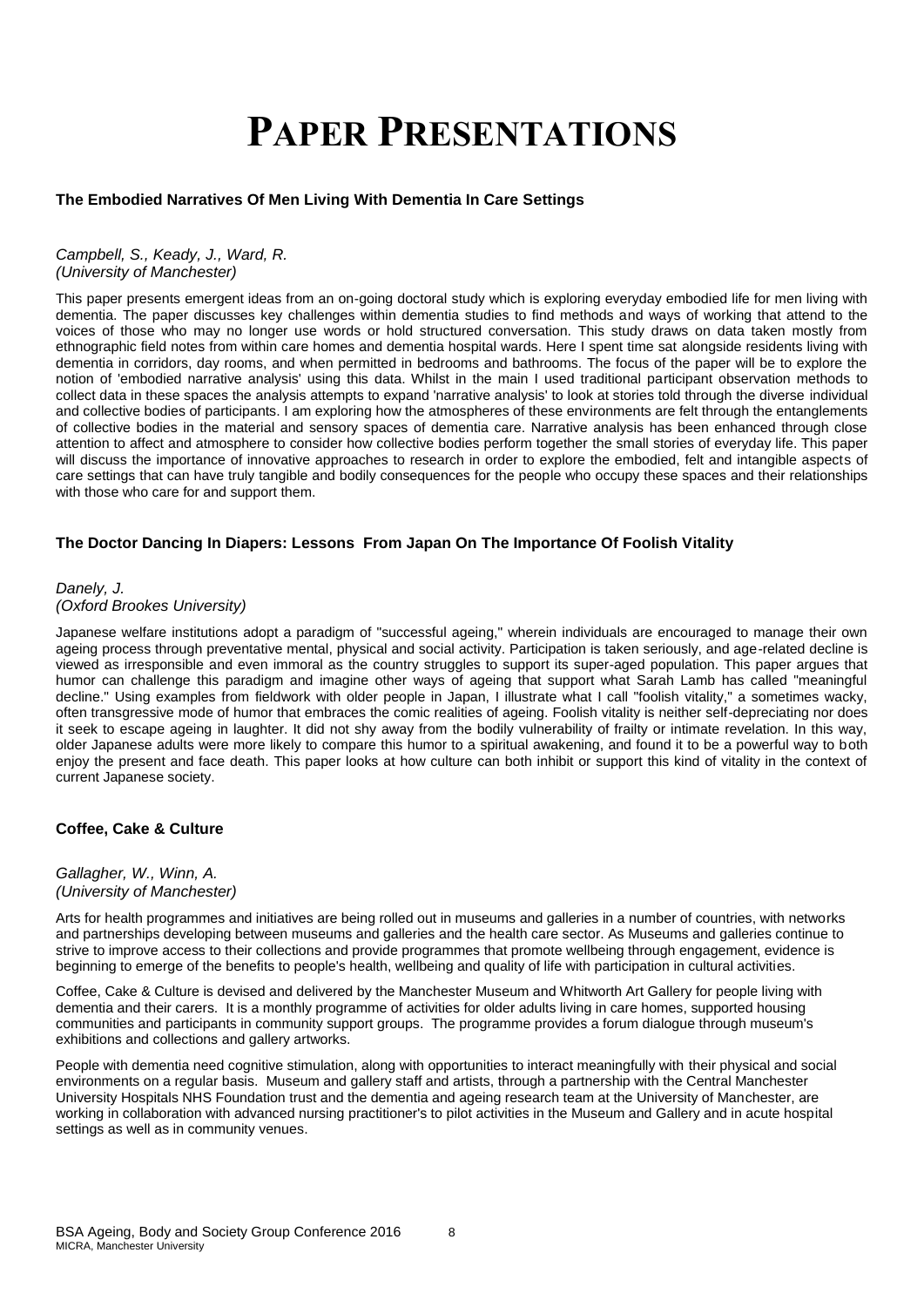### **Fictive Grandfatherhood: The Experiences Of Older Involuntarily Childless Men**

### *Hadley, R. (University of Manchester)*

The global trend of a declining fertility rate and an increasingly ageing population has been extensively reported. Gerontological, psychological, reproduction, and sociological research have mainly focussed on family and women, with the fertility intentions, history and experience of older men being overlooked. Infertility research has shown that failure to fulfil the status of parenthood may lead to a complex form of bereavement and a significant challenge to identity. A qualitative study examined the experiences, attitudes, and behaviours of 14 involuntarily childless men aged between 49 and 82 years. The study used a pluralistic framework drawn from the life course, biographical, feminist, and gerontological approaches. The broad thematic analysis highlighted the complex intersections between men's experience of involuntary childlessness and agency, socio-cultural structures, and biological and social clocks. This study challenges research that reports that men are not affected by the social, emotional, and relational aspects of involuntary childlessness. The participants' narratives demonstrated the diverse elements that affected the men's experience of involuntary childlessness: upbringing, economics, timing of events, interpersonal skills, sexual orientation, partner selection, relationship formation and dissolution, bereavement, and the assumption of fertility. The importance of relationship quality was highlighted in the social networks of both those with and without partners. The search for meaning for four of the men, as they aged, was seen in their negotiation of a form of 'grandfatherhood' role: Adopted, Latent, Surrogate, and Proxy. Awareness of 'outsiderness' and a fear of being viewed a paedophile were widely reported.

### **The UK's Ageing Population: Challenges and Opportunities For Museums and Galleries**

### *Hamblin, K. (University of Oxford)*

Older people are key stakeholders in the museum and gallery sector as visitors, staff, volunteers, members, donors and trustees. A clearer understanding of population ageing and its impacts will allow the museum and gallery sector to both embrace these opportunities and prepare for any challenges ahead. This presentation will examine not only issues related to the fact that people living longer, but also to the changes in pension arrangements and resources, health and caring responsibilities which too will impact on the role of older people in the museum and gallery sector. It will also consider the changes within this sector and how they too will affect the way museums and galleries can and will engage with a population that is changing. Both population-level changes and the shifts within the museum and gallery sector in terms of focus and funding present challenges but also opportunities for creative and innovative work, involving a wider range of partners and social actors. Throughout this presentation, examples of programmes and projects from cultural organisations from across the UK will be included to demonstrate how these challenges have been embraced and turned into opportunities.

### **Picking Roses On The Borders Of The Impossible: Space, Place, Habitus and Growing Older Through Adventure Sports.**

### *Inkster, A., Beard, C., Miles, B. (University of Central Lancashire)*

The past ten years has seen a growth in age-related studies, yet the concept of a social gerontology of the outdoors is yet to take root. However, with the maturing of the baby boomer generation, those born between 1946 and 1964, and a spectrum of reasons driving increased participation in adventure sports by older adults, we argue that the time is right for increased scholarship in this area. Consequently, the aim of this continuing investigation is to develop a platform to understand how older adult rock climbers, mountaineers and sea kayakers aged between 65-74 (Av=71.6) perceive their relationship with the natural environment to have changed over the period of their involvement with adventure sports. The sample was both convenient and purposive, with the researchers adopting insider or opportunistic roles. Data was collected in two phases; focus groups followed by semi-structured targeted interviews, and organized around three concepts, the social, psychological and physical. Rather than increased environmental docility with age, our evidence suggests that the dynamic interplay between ageing, adventure sports and the natural environment creates a strong sense of habitus and well being, and points to the value of further research in this area.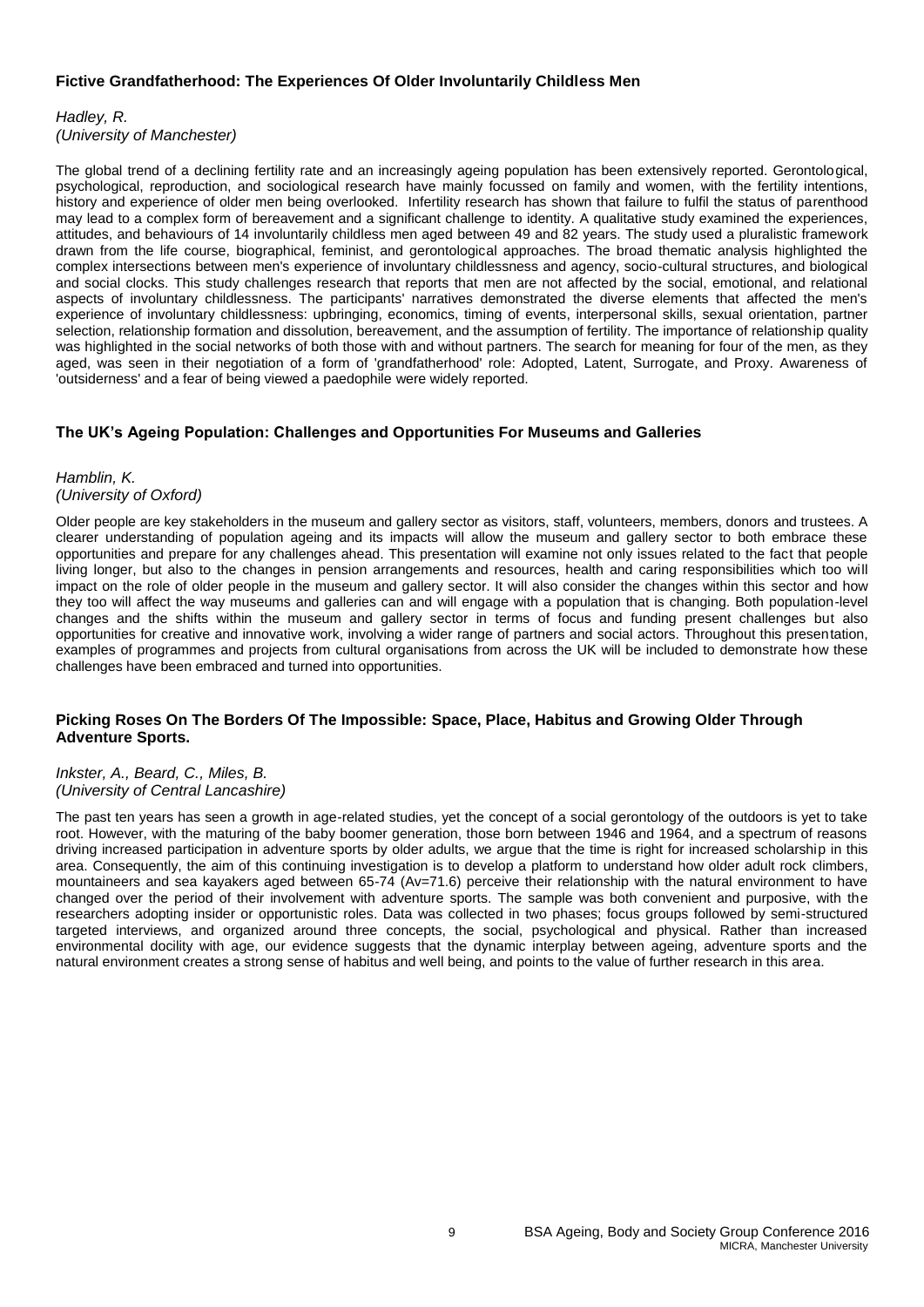### **Letting Go Of Coherence: The Challenge Of Representing Dementia**

*Hillman, A. (Cardiff University)*

This paper draws on data from the ESRC funded 'Improving the experience of dementia and enhancing active life' (IDEAL) study. It explores a sociological response to the 'turn to personhood' in research with people with dementia. This 'turn' (built largely by patient and carer organisations) recognises the voice of the person with dementia, and has led to a methodological focus on the development of strategies to mitigate the practical difficulties of doing research with people with dementia. These important contributions focus on ways to adapt the qualitative interview to help those for whom recalling events and reflecting on their meaning poses a challenge. This paper suggests that a focus on adaptation fails to recognise that methods, including the qualitative interview, are imbued with a politics of selfhood in which individuals give coherence to experience and emotion. Such a politics jars with representations of dementia as a gradual decline in capacity, including a capacity to speak. The problem of representation in dementia research therefore requires us to re-think method and methodology in a number of ways: firstly, to reasses our expectations of the research encounter; secondly, to think differently about what constitutes the products of research; and thirdly, to develop alternative interpretations of meaning in research which support difference in social and temporal frames, rather than seeking to eliminate them. Such an endeavour may shape new ways of knowing that question existing politics of selfhood, and could help overcome the challenge of representing dementia.

### **Growing The "Shahbazim": Making the Green House Project Work in Britain**

Lee, S. *(Brunel University)*

Objectives:

1.Examine the Green House Project model

2.Explore the role of the "shahbazim" and their training

In contrast to the 'grey house syndrome' in traditional nursing homes where routines are designed for the convenience of the staff, the Green House Project is an American invention, usually consisting of eight to twelve self-contained homes ranged around a communal area, where residents can participate in a convenient and intentional community outside their own private front door. Providing a complete continuum of care, it ensures that residents are familiar with the staff and physical surroundings.

This paper will briefly explore how elderly nursing home are now a last resort for the elderly. In contrast to minimum-wage carers, elders in these alternative communities are supported by their "shahbazim", a made-up word from the Persian root "shahbaz" meaning the sultan's hunting falcon. "Shahbazim" are the versatile and eagle-eyed care managers who would notice every need of their residents, rather like butlers with specialist training on geriatric care. Elders continue to do as much or as little as they could, maintain control of their own home but at the same time have a ready community to provide company.

There are nearly 200 of such homes in USA and many are planned, but none yet in the UK, although a private company is raising funds to build the first one here. This presentation will raise issues about training these "shahbazim", how these communities might be formed, and how these schemes can be funded.

### **Too Old To Give... Thoughts Of Older Donors About Giving Blood Today**

*Mahon-Daly, P. (Buck New University)*

Over the age limit: older age constructions of blood donation and deferment: Old blood ?

This paper presents a critique about the age limit and being an active blood donor.

Using data from blood donor sessions before the recent age limit restrictions limits were removed, the donors' talk about being over the limit, having blood which is too old and no one wants, this is relayed through the sociology of ageing, and the theory of losing face Mauss 1990, and how older donors construct them selves and their blood as being not good enough,and therefore be effectively banned from a once perceived civic duty in relation This leads to tensions between those older people who want to donate, and are refused the choice of doing so simply on being old. Being too old to give is a form of deferment which sits at the heart of constructions of the self as donor in a world .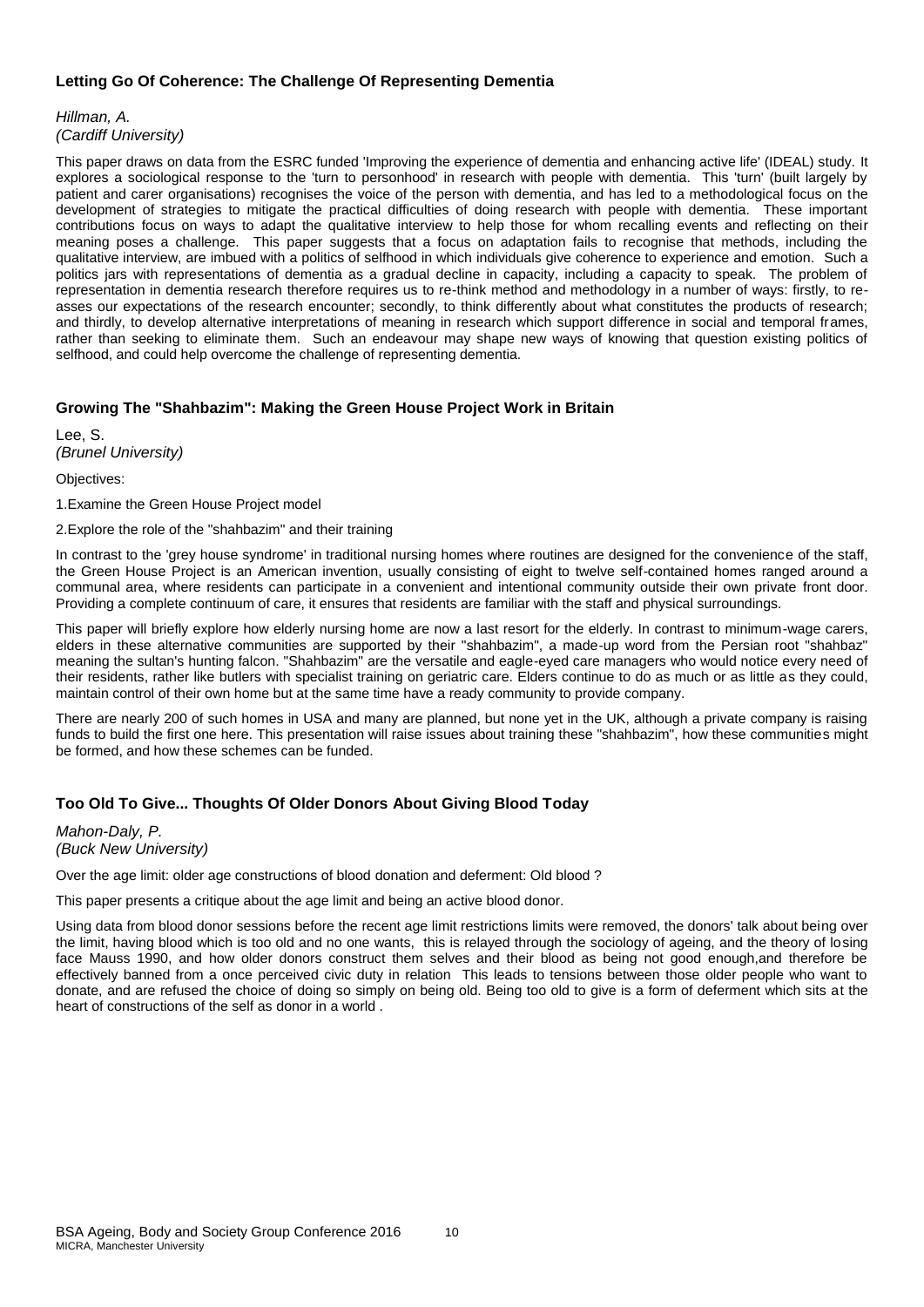### **Daydreams And Motorcycles**

*Marinache, R. (University of Bucharest)*

Over the past three decades, sociology reclaimed the field of sleep and dreams dominated by works from medicine, psychology and philosophy. In sociology, sleep and dreaming are researched separately. On the one hand the current sociological knowledge on sleep is rapidly expanding, consolidating the foundation of the sociology of sleep; on the other hand, dreams and dreaming are researched almost exclusively in relation with the physiological state of dreaming (REM). Few studies on sociology of sleep and dreaming mention daydreaming, but few attempts have been made to investigate its social importance. Studies made by researchers from sleep science, psychology, anthropology and social historians, suggest that daydreams could be a new way of studying individual and collective social reality and that we daydream three times more then we dream.

In this paper I present a sociological approach of daydreams through motorcyclists' daydreams. The researches made so far show that motorcycling starts with a daydream triggered by a photo magazine, a street icon, a motorcyclist friend, or passionate parents. The research questions are: What could daydreams tell us about riders and their community? How does the motorcyclist body get constructed and reconstructed in the state of daydreaming? To answer to these questions, I am conducting a qualitative research analyses of social documents such as travel books, diaries, articles written by motorcyclists. The data collected suggest the existence of three types of daydreamed bodies: the natural body, the social body and the emotional body.

### **Naturalness, Unnaturalness And The Human Exemplar – The Development Of Cultured Red Blood Cells For Transfusion**

### *Mia, S.*

### *(Goldsmiths' College, University of London)*

This paper suggests some ways in which studying the growing population of Bangladeshi migrants in London may contribute to a more engaged understanding of the concepts of integration and identity. This paper will investigate notions of migrant influence and intergenerational dialogue on a sense of self for young women of second generation. Through the narratives of my respondents, I explore how they come to be situated in spaces between the community and a sense of self from which they are able to speak. This is discussed in relation to the work of Bhabha's (1994) third space. In this paper, I will also explore psychoanalytical concepts of whether and how migrant parents might somehow 'live' through their daughters and what this might mean for the memories that are carried and are transmitted within the family. This will be analysed in relation to the work of Erikson, (1997). I argue in this paper that daughters borne of the first generation carry memories of migration, which in turn affect communal boundaries they feel they cannot cross. This can be understood through intergenerational dialogue in relation to particular familial and cultural memories that are carried by specific young women.

### **The Body In Blood Donation**

*Moore, N., Lewis,C., Miles, A. (University of Edinburgh)*

Despite apparent differences, dominant biomedical and cultural narratives about ageing tend to be about decline, if with different drivers. The emergence of apparently alternative accounts of an active third age risk merely temporally deferring very old age. In this context it remains difficult to produce more diverse stories of the experiences of ageing, particularly accounts which offer counters to the inevitability of frailty, or on the contrary, injunctions to active ageing, which are so easily assimilated into neoliberal demands to remain productive and avoid being a burden on the state.

This paper reports on findings on experiences of ageing which have emerged as part of a larger qualitative longitudinal project on mobility, travel and transport (www.changing-mobilities.org), which focused on mobility in the context of everyday life. As we grew interested in our respondents' anticipated reduced mobility in later life, we sought to explore how a group with a particular expertise around mobility might describe aging. This paper reports on a distinctive substudy of the larger project which turned to interviews with those involved in the practice of the Alexander Technique as a site for possible different expertise on mobility. In particular we focus on how the Alexander Technique works as an 'embodying practice' (Williamson 2015), offering an alternative experience of embodiment, undoing mind/body dualisms which often underlie decline narratives. We also discuss how participants recount a shift from movement as involving actual or anticipated pain, discomfort or limitation, to the (re)discovery of movement as a site of joy and pleasure.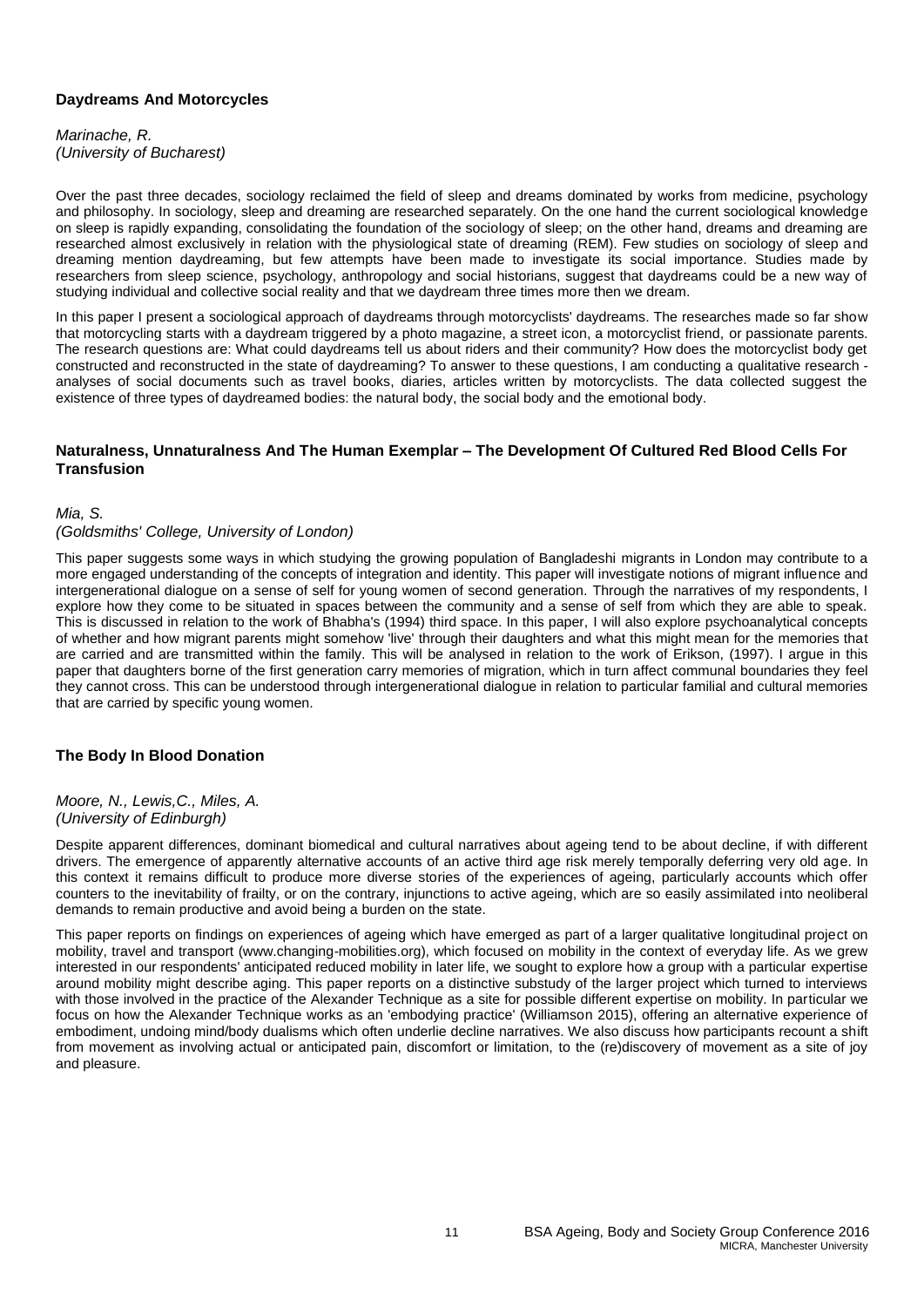### **Exploring The Impact Of Museum Activities On Health and Wellbeing Outcomes For Older Adults Living With Dementia: A Mixed-Methods Approach**

### *Morse, N., Chatterjee, H.*

### *(UCL and the Whitworth Art Gallery, University of Manchester)*

In the UK, a growing number of museums and galleries are exploring how they can use their collections and buildings to make an impact on the health and positive wellbeing of their audiences. However, the evidence-base for this work is still in its infancy and there is need for more robust, rigorous and ethical methods to explore the impact of this work (especially when vulnerable people are involved).

The central aim of this poster is to present an appropriate methodological approach for exploring a complex, dynamic and creative practice and its impact on health and wellbeing outcomes for older adults living with dementia.

The research is part of a wider project entitled 'Not So Grim Up North' (2015-2018), in partnership with two museum services in the North of England: the Whitworth Art Gallery and Manchester Museums, and Tyne & Wear Archives & Museums. The research will examine the contribution of museum activities to health and wellbeing for a wide range of audiences, including adults with mental health problems; adults in addiction recovery; stroke patients; and older adults living with dementia.

This poster will present a brief outline of current literature in the field of museums engagement and older adults; present the mixedmethods (qualitative and quantitative) approach; and provides initial reflections on some of the challenges of measuring such impact (both theoretically and methodologically), which cut across research in the field of museums in health, and outline future directions.

### **The Case for Narrative Medicine In Prison Hospices**

*Novak, K., Mavrommatis, M. (University of Cambridge)*

An ageing population is a significant topic of discussion within both the healthcare and correctional communities in the US. Convicted offenders receive longer prison sentences due to increasingly severe sentencing structures; this has created a large portion of elderly prisoners within the system. It has been shown that incarcerated individuals age 10-15 years faster than their nonincarcerated counterparts. The premature aging process of inmates often brings the earlier onset of age related disease such as various forms of Dementia and Parkinson's Disease. The US has begun examining different ways to deal with natural disease states and deaths of offenders. One such way has been to provide end-of-life programs or hospice and palliative care inside prisons. The current limited provision of end-of-life care exacerbates the problems within the prison healthcare system. Additionally, the dominance of the medical approach to care offers limited consideration to a possible connection between exposure to the adversity of carrying a long term prison sentence with premature ageing and illness process.

### **Dementia In Children's Picture Books**

*Sako, K., Falcus, S. (Keio University)*

As population ageing continues, children are very likely to encounter dementia in their families, local communities and in the media, and there is a small but growing field of children's books designed to introduce dementia to children. Manthorpe (2005) argues that there was little information for children affected by dementia until the 80s and 90s, when many therapeutic, practice-based publications, in particular, began to emerge to respond to 'growing attention to the expressed needs of families for information, support and advice' (Manthorpe, 2005: 306). There has been a growing awareness of this need in more recent years, with more and more children's books being published since 2010. We will present some of the findings from our survey of these books which focuses mainly on English-language, North American and British publications. We'll offer a brief overview of our findings so far, and then look in more detail at some aspects of the ways in which these texts represent dementia, care and familial relationships. Manthrope (2005) and, more recently, Sakai et al. (2012), have approached these books from sociological and psychological perspectives and assessed the accuracy and the comprehension of their representations of dementia. Instead, we take a literary approach in our analysis and ask how the generic features of children's literature shape the narratives in these books, how text and visual image work together, and how these books introduce children to dementia in a loved one.